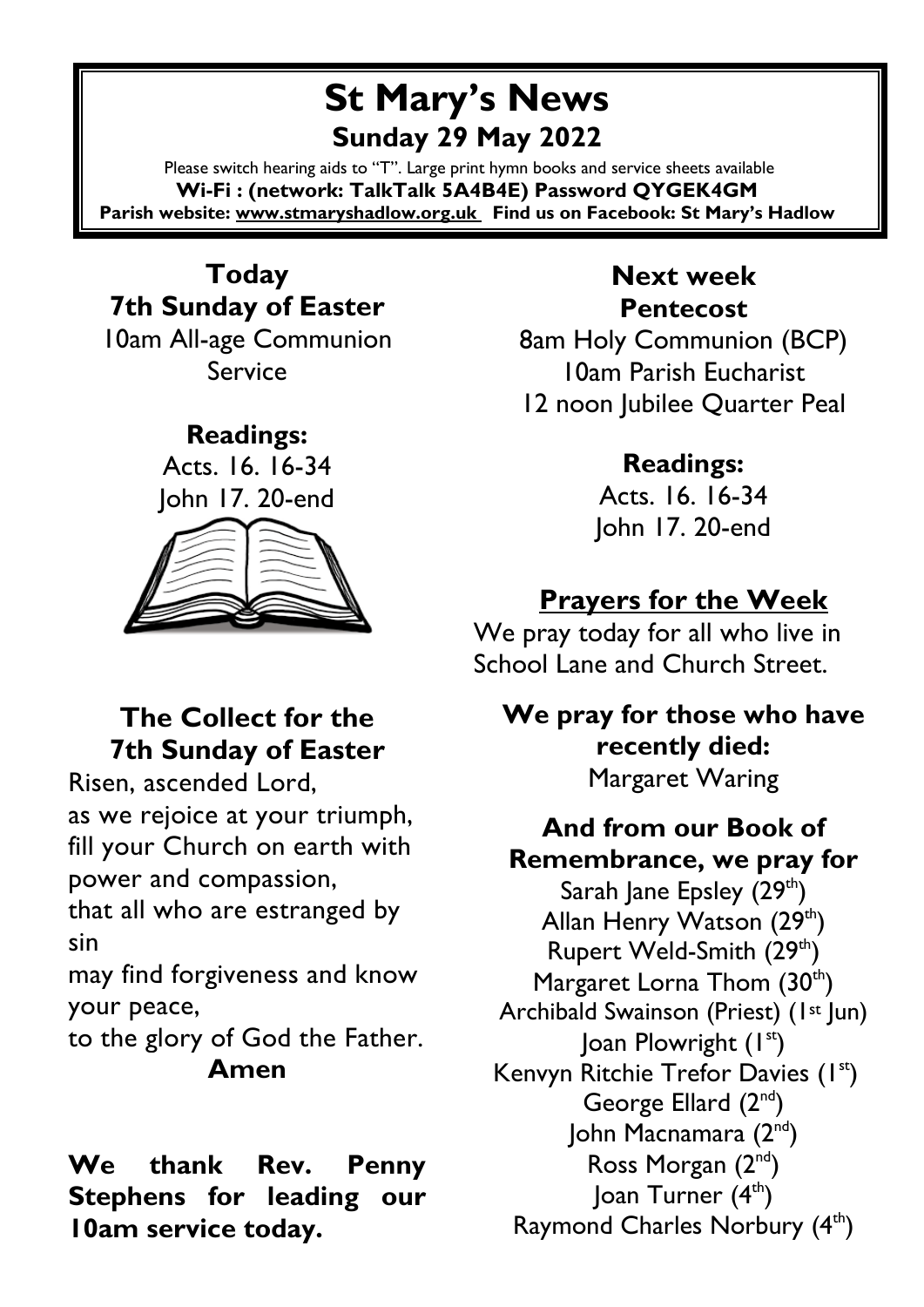# **Coffee After Church**

**Visitors are warmly welcomed; please join us for refreshments after today's 10am service.**



## **This Week at a glance**

**Monday** 1pm Funeral: Margaret Waring

## **Tuesday**

5.30pm Yoga

### **Wednesday**

9.30am Holy Communion 10.30am Coffee Pots & Tiny Tots 7.15pm Choir Practice 7.30pm Bell ringing practice

#### **Thursday**

7.30pm Compline

#### **Friday**

7pm Concert: Prom and Pimms

### **Saturday**

## **Congratulations**

to Pauline Relf on her confirmation by the Bishop of Tonbridge at a moving and uplifting Ascension Day service at St Mary's, Lamberhurst.

# **For Children and Young People**

Activity Bags for younger children are in baskets in the children's corner near the side entrance to church. There are slso books, crayons etc.



# **Sunday Club: JAM (Jesus and Me)**

Every week in term-time during the 10am service. Suitable for ages up to 11 years.

*All visitors' children are very welcome*

# **Margaret Waring's Funeral**

This will take place on Monday 30 May at 1pm. The service in church will be a Thanksgiving service. It follows the cremation which will take place at 10.45am at Kent and Sussex crematorium in Tunbridge Wells, and is mostly for the family, but if any close friends wish to attend, please let the family know to avoid any possible situation of there being more attending than can be accommodated.

Refreshments will be served in the upper room after the church service.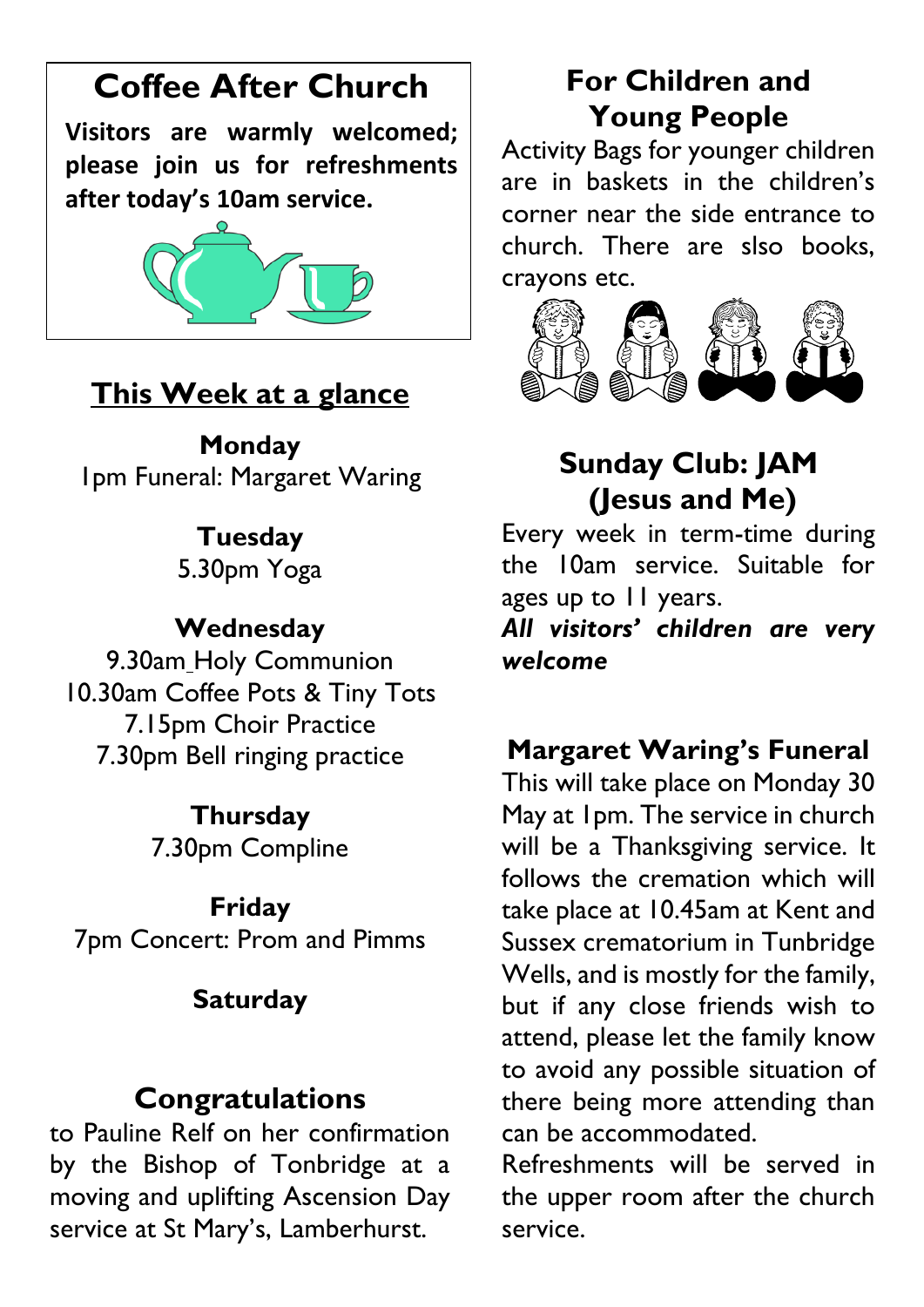## **Fundraising Breakfast**

Saturday 11 June from 9.30 to 11am. Bacon rolls, bacon sandwiches, toast, tea and coffee. Donations welcome for Holiday at Home.

### **Keeping the Church Open**

At its meeting last Monday the PCC expressed a wish to return to keeping the church open during the daytime. To do this we will need a rota of volunteers to open the church each morning and close it in the evening. If you would be willing to help, please contact lanice.

# **Church Keyholders**

There are a number of people who have for a long time held keys to the church building – including some who are no longer members of St Mary's. However, our insurers require us to hold an upto-date list of all St Mary's keyholders and contact details. This is so that they can contact If you hold a key, or know of anyone else who holds a key, could you please let Janice know so that we can comply with the terms of our insurance policy. Please do not assume that we know that you have a set of keys.



Friday 3 June at 7pm in St Mary's Start the Platinum Iubilee celebrations with a musical treat! Come along for a summer evening of great music with some wellknown Proms favourites to sing along to. Interval Pimms. Free entry but retiring collection. Bring a flag to wave. This is likely to be a popular event, so please come early to find a seat.

# **Parish Giving Scheme**

We would like to encourage our members to give to St Mary's via the direct debit Parish Giving Scheme. This has the advantage of reducing the admin burden and paperwork for our finance team – all of whom are volunteers. More information and forms can be found at the back of church.

### **Bring and share Lunch for Kelly's last service**

To mark Kelly's last service with us on **12 June** before she moves on to her curacy at West Malling, we will be holding a bring and share lunch after the 10am service. Please bring something to share – a round of sandwiches, a salad or a dessert to make this a fitting 'farewell' to Kelly.